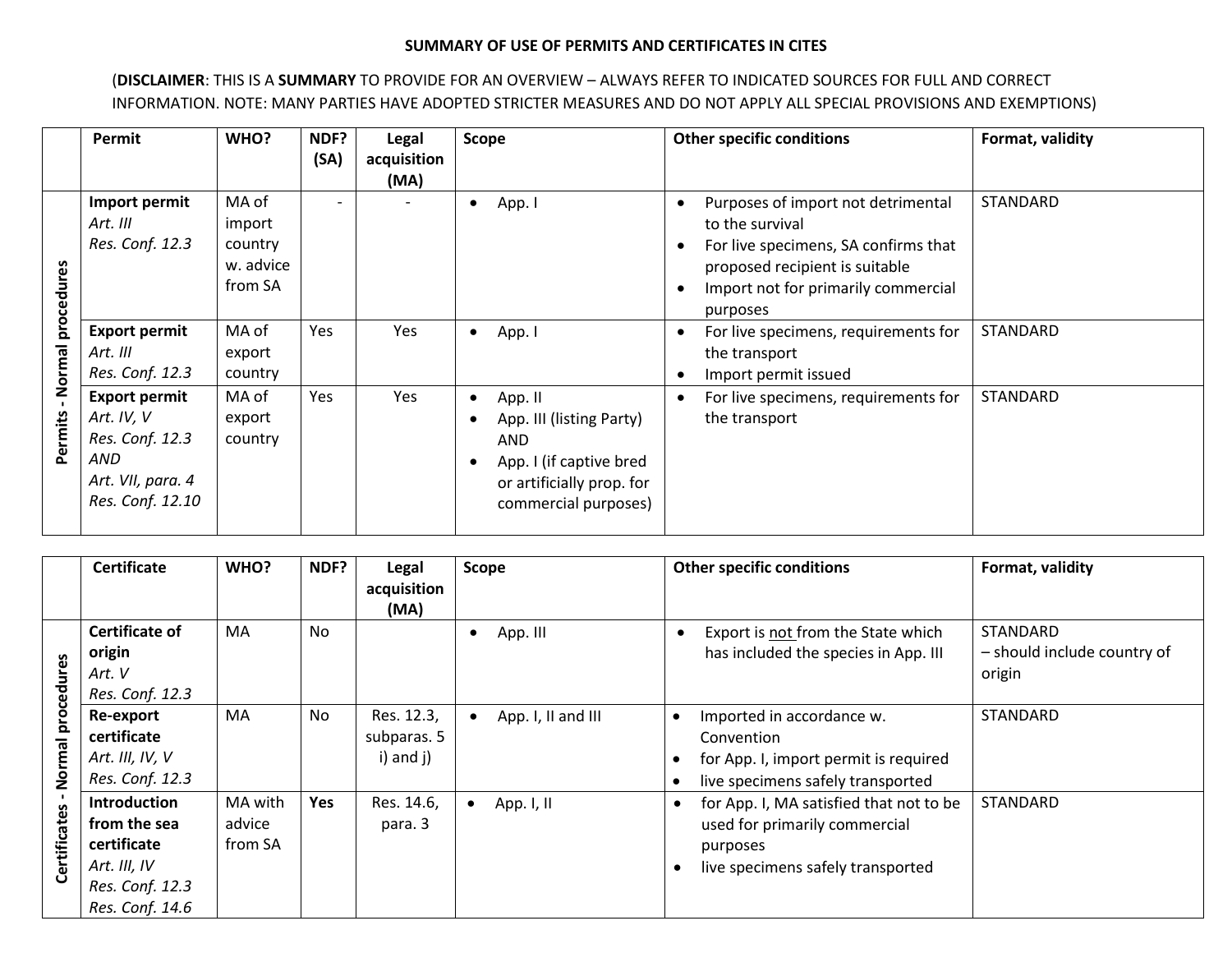| Special provisions in the Convention | <b>Pre-convention</b><br>certificate<br>Art. VII, para. 2<br>Res. Conf. 13.6<br>Res. Conf. 12.3                                            | <b>MA</b> | <b>No</b> |                                                                                         | $\bullet$<br>$\bullet$ | App. I, II and III<br>Can be traded for<br>commercial purposes              | Evidence provided to the effect that<br>STANDARD<br>Removed from the wild or<br>- should include date of<br>acquisition<br>Born in captivity/artificially<br>propagated before<br>the date it was first included in<br>the Appendices                                                                                                                                                                                                                                                                             |
|--------------------------------------|--------------------------------------------------------------------------------------------------------------------------------------------|-----------|-----------|-----------------------------------------------------------------------------------------|------------------------|-----------------------------------------------------------------------------|-------------------------------------------------------------------------------------------------------------------------------------------------------------------------------------------------------------------------------------------------------------------------------------------------------------------------------------------------------------------------------------------------------------------------------------------------------------------------------------------------------------------|
|                                      | <b>Certificate of</b><br>captive bred<br>animals<br>Art. VII, para. 5<br>Res. Conf. 10.16                                                  | <b>MA</b> | No.       | Of breeding<br>stock in<br>accordance<br>with Res.<br>10.16,<br>para. 2 b)<br>ii) $A$ ) | $\bullet$<br>$\bullet$ | App. I (if not bred for<br>commercial purposes)<br>App. II and III          | Definition of bred in captivity:<br><b>STANDARD</b><br>- Source code is C (not bred<br>• Born or produced in controlled<br>for commercial purposes)<br>environment and<br>• Parents mated in controlled<br>environment<br>Breeding stock established in<br>$\bullet$<br>accordance with Res. Conf. 10.16<br>Production of F2 (or demonstrated<br>$\bullet$<br>capacity to do so)<br>Marking of specimens<br>$\bullet$                                                                                             |
|                                      | <b>Certificate of</b><br>artificially<br>propagated<br>plants<br>Art. VII, para. 5<br>Res. Conf. 11.11                                     | <b>MA</b> | No        | Of parental<br>stock in<br>accordance<br>with Res.<br>11.11,<br>para. 1 b) i)           | $\bullet$<br>$\bullet$ | App. I (if not<br>propagated for<br>commercial purposes)<br>App. II and III | Definition of Artificially propagated:<br><b>STANDARD</b><br>Grown under controlled conditions<br>$-$ Source code is A (not<br>$\bullet$<br>propagated for commercial<br>and<br>purposes)<br>Grown from seeds, cuttings, callus<br>$\bullet$<br>tissues etc. that are either exempt<br>from CITES or have been derived<br>from a cultivated parental stock                                                                                                                                                        |
|                                      | Travelling-<br>exhibition<br>certificate (zoos,<br>circus, plant<br>exhibit etc.)<br>Art. VII, para. 7<br>(and para. 2)<br>Res. Conf. 12.3 | <b>MA</b> | <b>No</b> | Res. 12.3,<br>para. 12 b)                                                               | $\bullet$<br>$\bullet$ | App. I, II, III<br>MA may waive the<br>requirements                         | Travelling exhibition<br>Full details of the specimens to be<br>$\bullet$<br>certificate (Annex 3 of Res.<br>registered with the MA<br>12.3)<br>Specimens have to be<br>$\bullet$<br>• one per live animal<br>captive bred /artificially<br>$\bullet$<br>• Specific language to be<br>propagated or<br>included in Box 5<br>Acquired before 1 July 1975 or<br>• Valid max. 3 years<br>before the species was first listed<br>in the Appendices<br>• Purpose code Q<br>Specimens marked or otherwise<br>identified |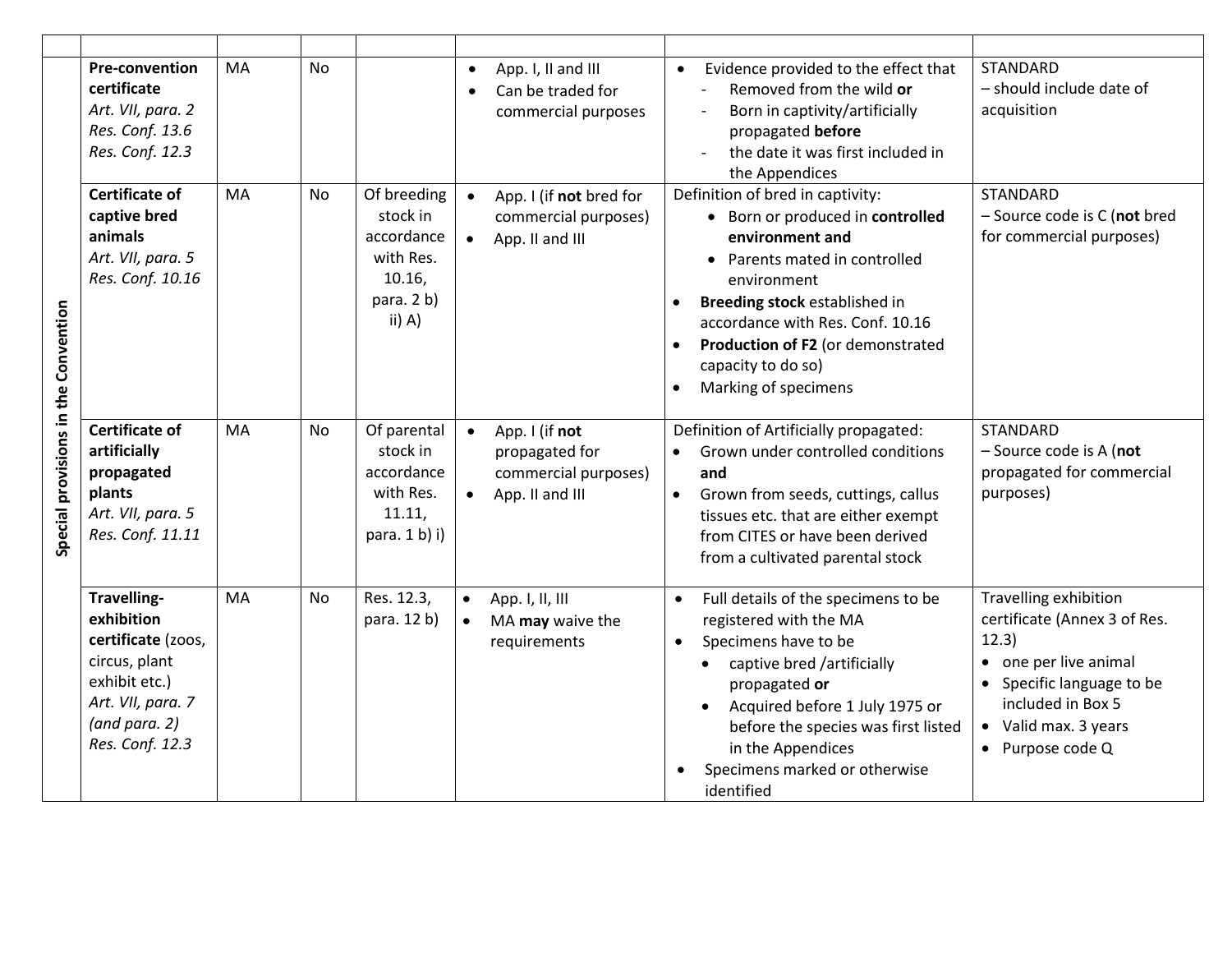| cedures<br>oro<br>special | <b>Certificate of</b><br>personal<br>ownership of<br>live animals<br>Art. VII, para. 3<br>Res. Conf. 10.20 | MA                                           | No. | Res. 10.20,<br>para. $1 c)$ | App. I, II, III (if<br>acquired in country of<br>usual residence)<br>Use is <b>optional</b> by MA<br>Many countries do not<br>accept the certificate -<br>See:<br>https://cites.org/eng/r<br>esources/certif-<br>ownership.php | Comply with definition of 'personal<br>or household effect'<br>Registered with MA in country of<br>residence<br>Prior agreement between Parties<br>concerned that such certificates are<br>acceptable<br><b>Transported safely</b><br>Marked or otherwise identified<br>Records of certificates issued to be<br>maintained by MA | <b>STANDARD</b><br>with specific language for Box<br>5 (multiple border crossing,<br>non-commercial use)<br>• Valid max. 3 years<br>Certificate treated as<br>$\bullet$<br>passport, stay with owner                       |
|---------------------------|------------------------------------------------------------------------------------------------------------|----------------------------------------------|-----|-----------------------------|--------------------------------------------------------------------------------------------------------------------------------------------------------------------------------------------------------------------------------|----------------------------------------------------------------------------------------------------------------------------------------------------------------------------------------------------------------------------------------------------------------------------------------------------------------------------------|----------------------------------------------------------------------------------------------------------------------------------------------------------------------------------------------------------------------------|
| Other                     | <b>Musical</b><br><i>instrument</i><br>certificate<br>Art. VII, para. 2,<br>Res. Conf. 16.8                | MA or<br>other<br>compete<br>nt<br>authority |     | Res. 16.8,<br>para. $1 b)$  | App. I, II, III<br>$\bullet$<br>(But not App. I, if<br>instrument was acquired<br>after the species was<br>included in App. I)                                                                                                 | Purposes including personal use, paid<br>or unpaid performance, display or<br>competition<br>Marked or otherwise identified<br>Records of certificates issued to be<br>maintained by MA                                                                                                                                          | STANDARD<br>with specific text for box 5<br>(multiple border crossing,<br>non-commercial use, not to be<br>sold or disposed of outside<br>State of usual residence)<br>Certificate treated as<br>passport, stay with owner |

## **SUMMARY OF EXEMPTIONS IN CITES - NO PERMIT OR CERTIFICATE REQUIRED**

## (DISCLAIMER: THIS IS A **SUMMARY** TO PROVIDE FOR AN OVERVIEW – ALWAYS REFER TO INDICATED SOURCES FOR FULL AND CORRECT INFORMATION. NOTE: MANY PARTIES HAVE ADOPTED STRICTER MEASURES AND DO NOT APPLY ALL SPECIAL PROCVISIONS AND EXEMPTIONS)

|      | <b>Specimens</b>              | Legal acquisition<br>Scope |                                                   | <b>Conditions</b>                                                 |  |  |
|------|-------------------------------|----------------------------|---------------------------------------------------|-------------------------------------------------------------------|--|--|
|      | In transit or transshipment   | App. I, II, III            | Follow the requirements<br>for the CITES Document | Remain in customs control                                         |  |  |
|      | Art. VII, para. 1             |                            |                                                   | Are in the process of shipment to a named destination             |  |  |
|      | Res. Conf. 9.7                |                            | for final destination                             | Interruption of movement only due to transport arrangements       |  |  |
|      |                               |                            |                                                   | Customs should                                                    |  |  |
|      |                               |                            |                                                   | Verify presence of valid CITES documents                          |  |  |
|      |                               |                            |                                                   | Withhold/seize specimens/consignments without valid               |  |  |
|      |                               |                            |                                                   | documentation if possible under national law                      |  |  |
|      |                               |                            |                                                   | If not possible, shipment details to be sent to country of        |  |  |
|      |                               |                            |                                                   | destination and other transit countries and the CITES Secretariat |  |  |
| 호    |                               |                            |                                                   |                                                                   |  |  |
|      | <b>Personal and household</b> | App. I, II, III            | Specimens have to be                              | Personally-owned for non-commercial purposes                      |  |  |
| w    | effects                       | (applies to App. I         | legally acquired, Res. 13.7,                      | At the time of import, export or re-export, the specimens are     |  |  |
| o    | Art. VII, para. 3             | only if acquired in        | para. $1 b)$                                      | Worn, carried or included in personal baggage, OR                 |  |  |
| npti | Res. Conf. 13.7               | the State of usual         |                                                   | Part of a household move                                          |  |  |
|      |                               | residence)                 |                                                   | Not a live animal                                                 |  |  |
|      |                               |                            |                                                   |                                                                   |  |  |